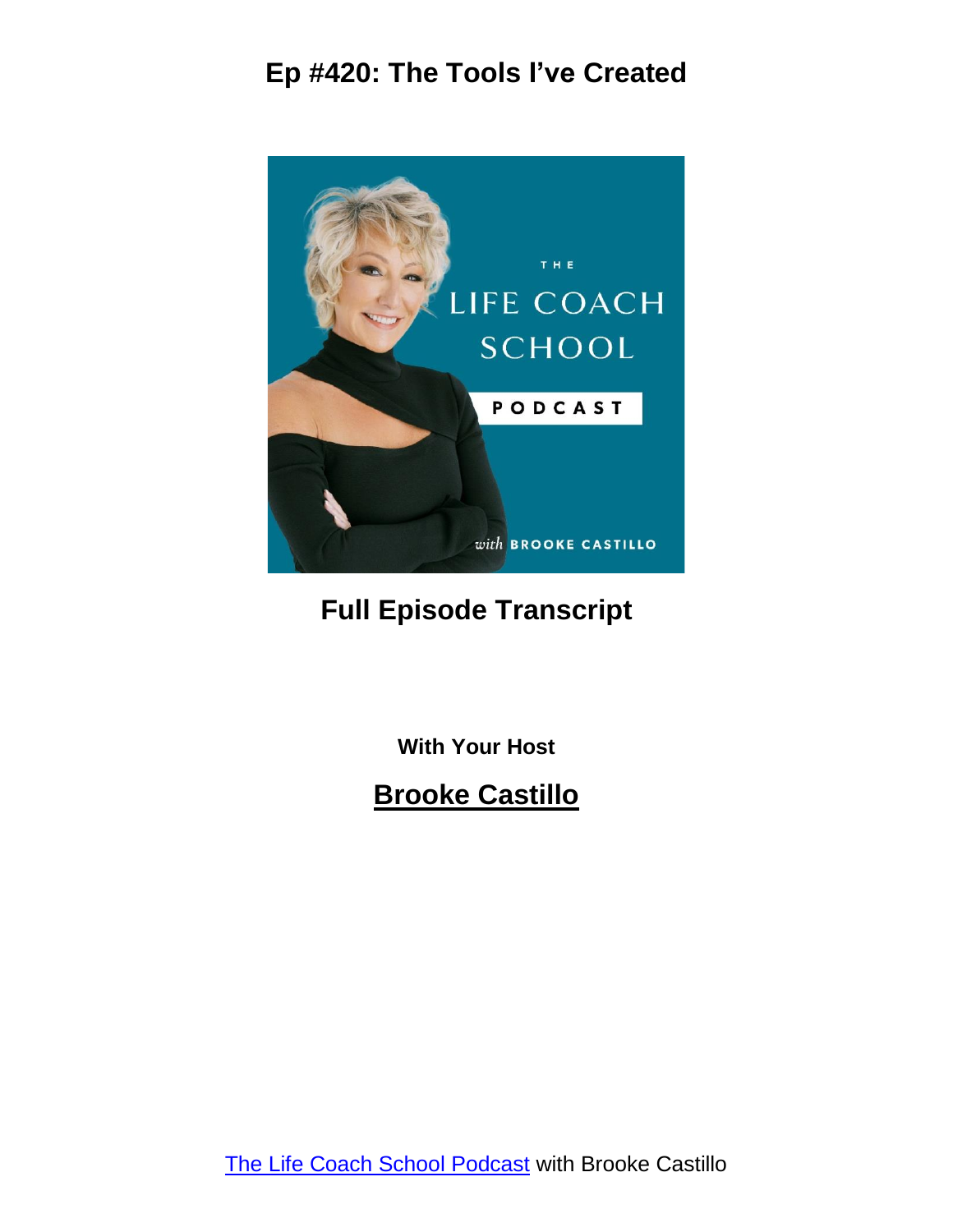You are listening to *The Life Coach School Podcast* with Brooke Castillo, episode 420.

Welcome to *The Life Coach School Podcast*, where it's all about real clients, real problems and real coaching. And now your host, Master Coach Instructor, Brooke Castillo.

Hello my friends. How are you today? I am feeling especially amazing. I've got a new pair of Louboutins. They're insane. A pair of heels with the red bottoms. You know what I'm saying? They're actually comfortable. Just having a moment, having a style moment right now. It's amazing how the little things are so delightful.

I have a special announcement to make. I want to talk to you all about the tools that I've created, and the tools that I use in my life, and the opportunity you have to learn these tools. And I'll tell you the story of how this all came to be.

As many of you know, I am in the middle of creating a reinvention on myself. And as I go through this process of reinventing myself, I decided to bring many of you along for the journey.

So, many of you have joined me in the class of Reinvention and you are reinventing yourselves. And what's been going on is the first part of reinvention is really just looking at what already is, and really understanding our own identities, and what we're creating, and what's working, and what's good, and what our winning strategies are.

And as we bring this stuff up to question it, we often feel unmoored and discombobulated and uncomfortable. And that is what has been going on for me the past several months I would say, and it's what's going on with my students.

They are probably, I don't know, maybe three weeks behind me in this process. So as we go through this reinvention and we're kind of shaking things up and doing things that none of us have ever done before, as we move in to the next phase - there's three phases of this process.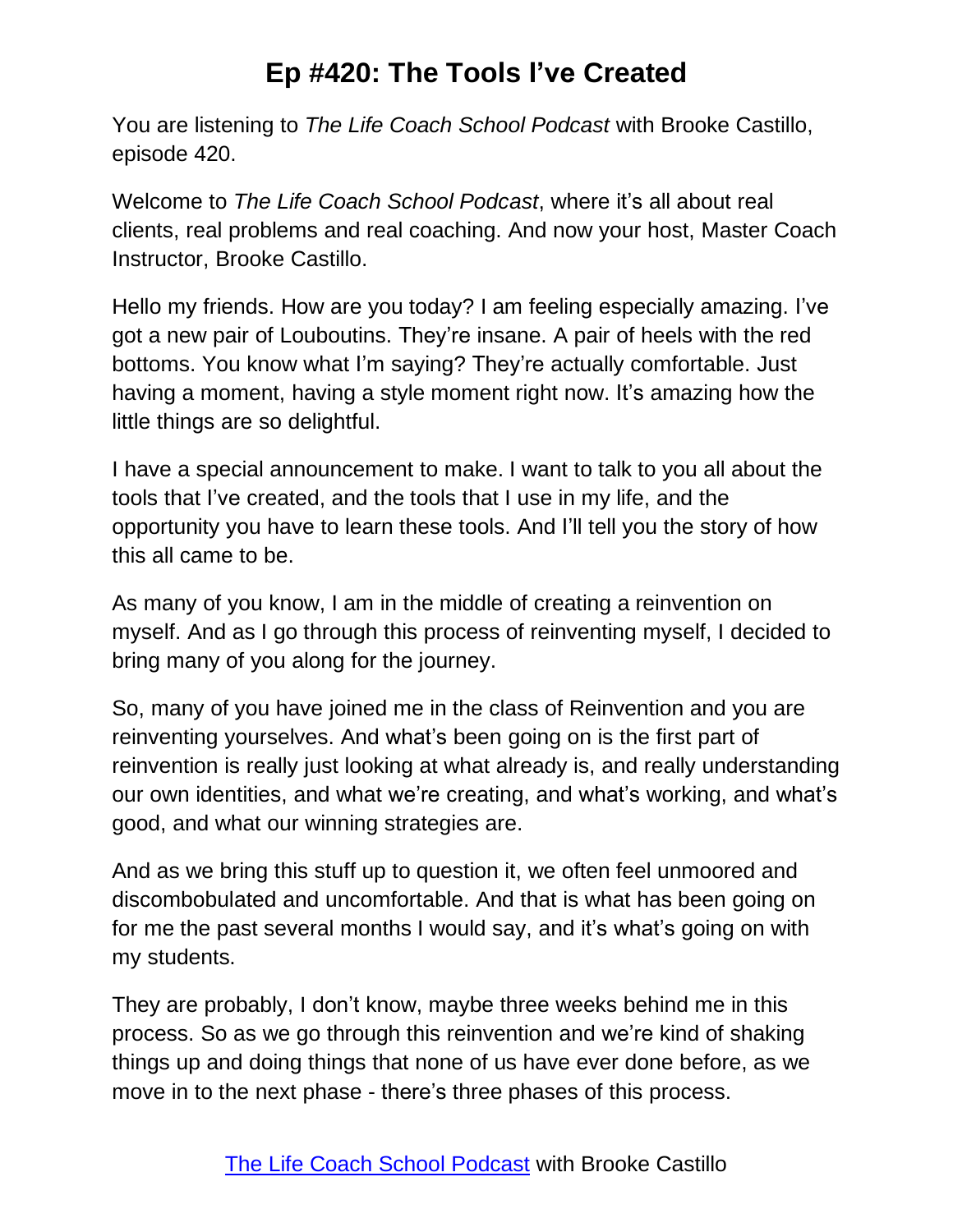The next phase is really understanding the realm of possibility and what is possible for us that maybe we hadn't considered before. And what are the things that we don't know that we don't know, and what are the thoughts that we haven't even known to think yet. That's what we're about to start doing.

Well, I personally have been working on this with the reinvention of my business. As many of you know, my business has two main products. It has Self Coaching Scholars and it has Certification. And for the past three to four years, we have really not changed anything in those programs in terms of how they're offered, how they're sold, how they're delivered.

They are exceptional programs that have been amazing for our students, amazing for our clients, and amazing for me and my company. But as I'm going through this reinvention, there's a lot of things that I wanted to reconsider.

And so as I kind of pulled up everything that I've done in my business, I started to question the way that I was selling things and the way that I was delivering things. And I'm always asking the question, "How can I do better?"

But this is even a bigger question. When you do a reinvention, you're not like, "Well, how do I take what I already have and just make it better?" We often say, "How do I take what I already have and reinvent it?"

And that is what I have done with Self Coaching Scholars. And the process of selling Self Coaching Scholars has been a delight. It has been amazing to be able to test lots of different ways to help people get into Scholars and experience it.

And one of the things that we always said is once someone experiences Self Coaching Scholars and they see the value that's in there, they will recognize that there is nowhere else literally on the internet in the coaching industry where you can get this much for this amount of money.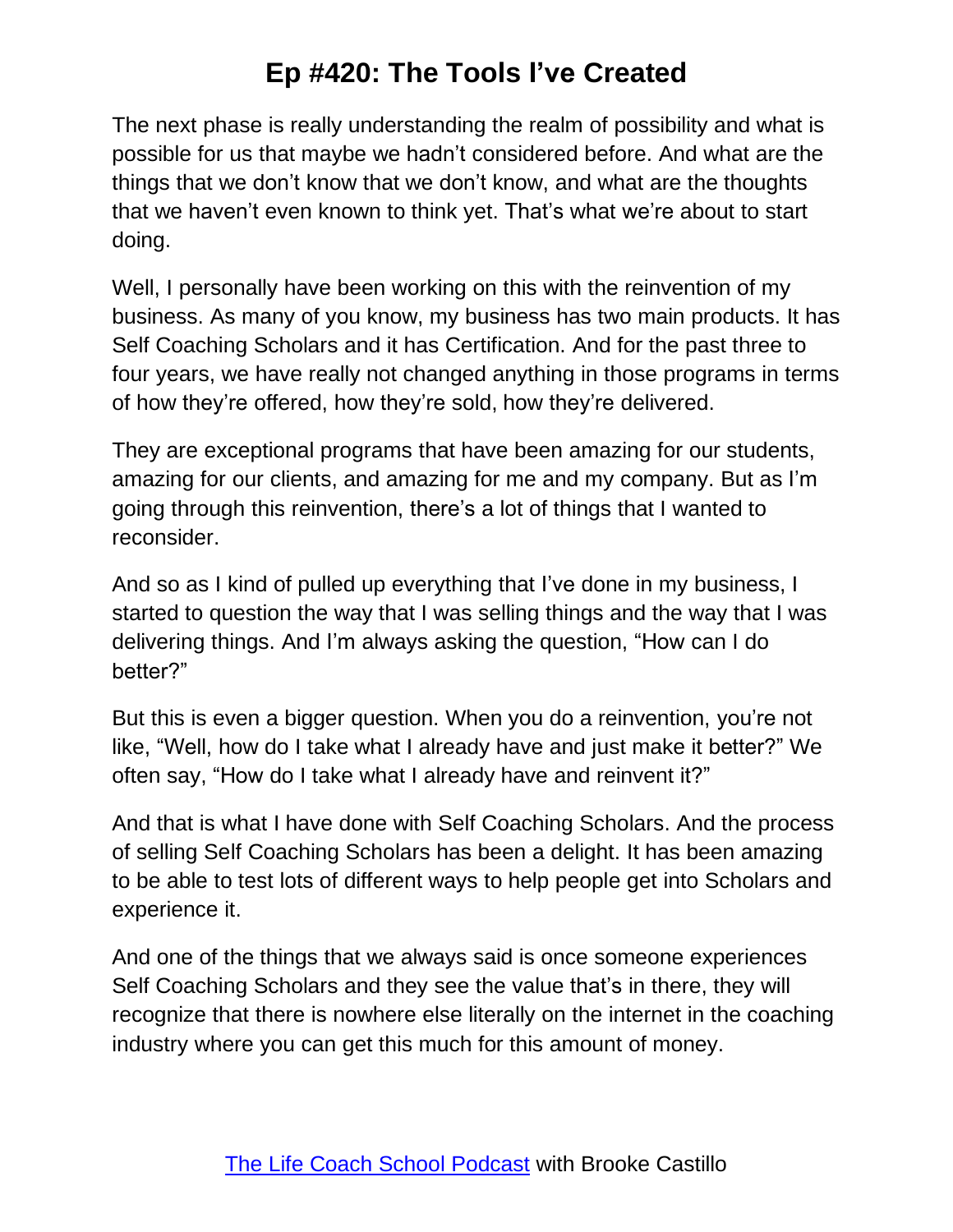And so I went through all of what we offer in Self Coaching Scholars with this reinvention lens. And as I was going through this, I was looking at what is offered in there. And what I hadn't realized is that I go in there and teach and coach, but I don't go in there as a consumer anymore.

I don't go in there as a student anymore because I'm the one teaching it. And so I re-approached it with a new lens and went into Self Coaching Scholars. And what is so crazy about this experience is that I actually blew my own mind with what we are offering inside of that program.

And so I decided that one of the things that I wanted to do was to understand all the tools that I teach, all the classes that I teach in there, and to offer them individually through a sales funnel.

So for example, one of the classes that I teach - and this is very instructive, for those of you who have businesses. For all of the classes that I teach, there's tools within those classes that can be applied to your life.

So there are people that come into Self Coaching Scholars whom I never will meet and their lives are completely unrecognizable because they have taken all of the courses in there and they have gotten the coaching from in there and they have transformed their lives.

And I will tell you, as a coach, that is the most extraordinary offering that I can offer the world, is to be able to have a program that transforms someone's life. And I've never even met them. I don't even have to be in their world in person because that's when you can scale and that's when you have a large reach.

So for example, one of the courses that I have inside of Self Coaching Scholars is called The Possibility Formula. And that course is based on the book that I wrote called *What's Possible*. And the first half of that book is all about the 10 things that smart women know, that extraordinary, successful women know when it comes to business.

And each one of those belief systems that extraordinarily smart women know, I have a chapter on it. And then I also taught a class on it, on each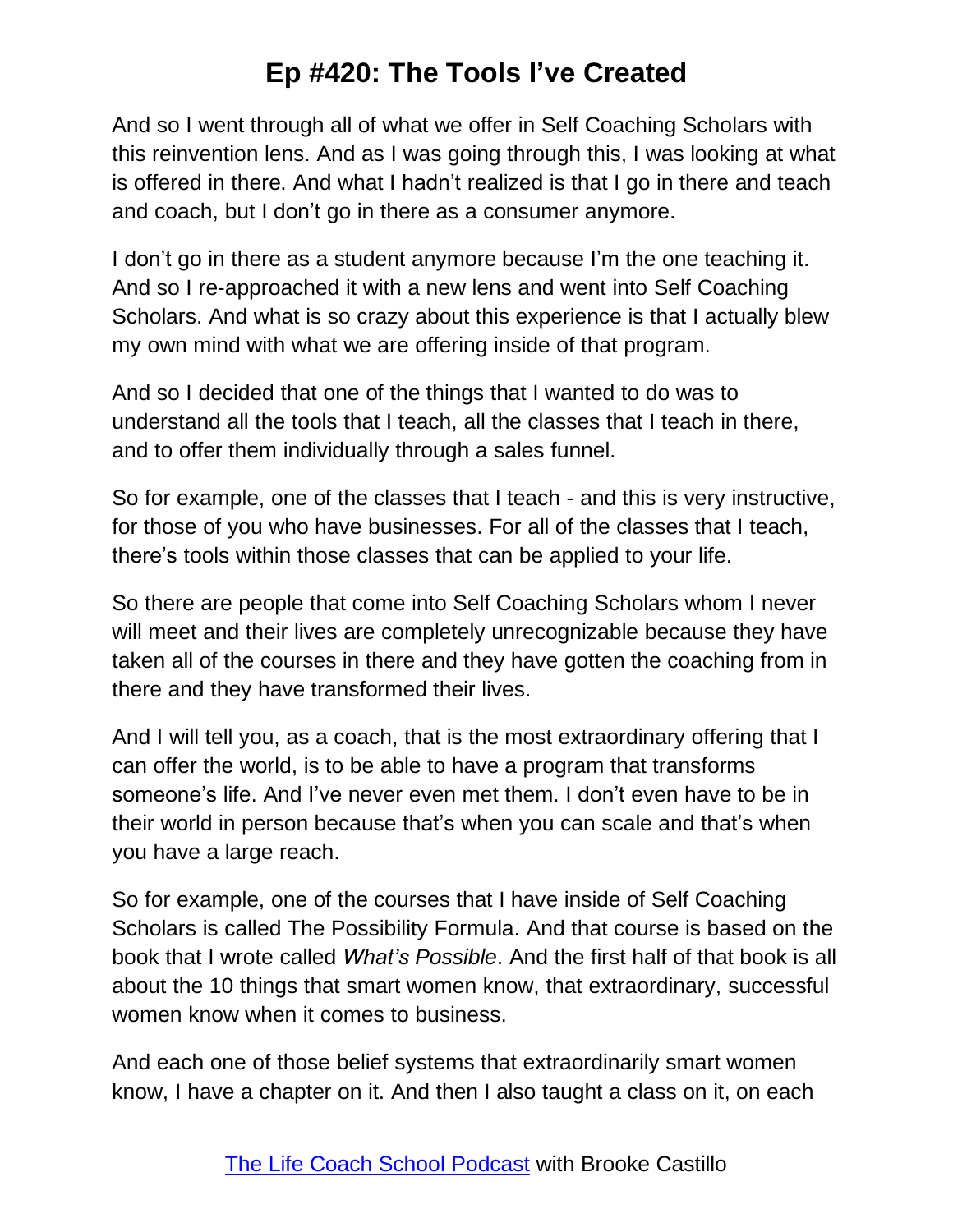one of those inside of Self Coaching Scholars. And we did coaching on it, and we did a whole Coach Week on it.

The second half of the book is The Possibility Formula, which is really how you apply those 10 truths and take action with those 10 truths and produce results. The Possibility Formula class and the book, *What's Possible*, is the latest of what I have taught.

It's the newest class that I've taught within Scholars and is probably the one I'm most proud of because it is informed from a very extraordinary level of success in my own right. And so I wanted to take that course and all of the other courses within Scholars and offer them individually.

So for example, you can now go to my website and simply buy The Possibility Formula for \$297. You can get that entire course. And it's a ridiculous bargain at that price because most people sell courses at this level at probably either \$1299 or \$1999.

I could easily do a funnel and sell that course at that price but I've decided not to do that. I'm offering it \$297. And let me tell you the business reason why I'm doing that. If I sell The Possibility Formula at \$297, I can say to someone that wants to buy that course, I can say, "You can have this course and you can pay \$297 one time and I'll deliver this course in its entirety to you, or if you would prefer, you can get this course and every other course that I've taught, and a weekly private coaching call, and daily group coaching classes and calls for the exact same price."

Now truth be told, some people just want the course. They just want to pay their \$297 and they don't want the rest of it. And that's a beautiful thing and I will happily sell it to them. But for people to understand the value of what they're getting, I will sell them on the value of The Possibility Formula, but then I will also sell them on the value that they could get in Scholars for the same price.

So they could join Scholars and get for the same price for one month, for 30 days, they could take that course and get private coaching to help support them in that course. They could also get group coaching. They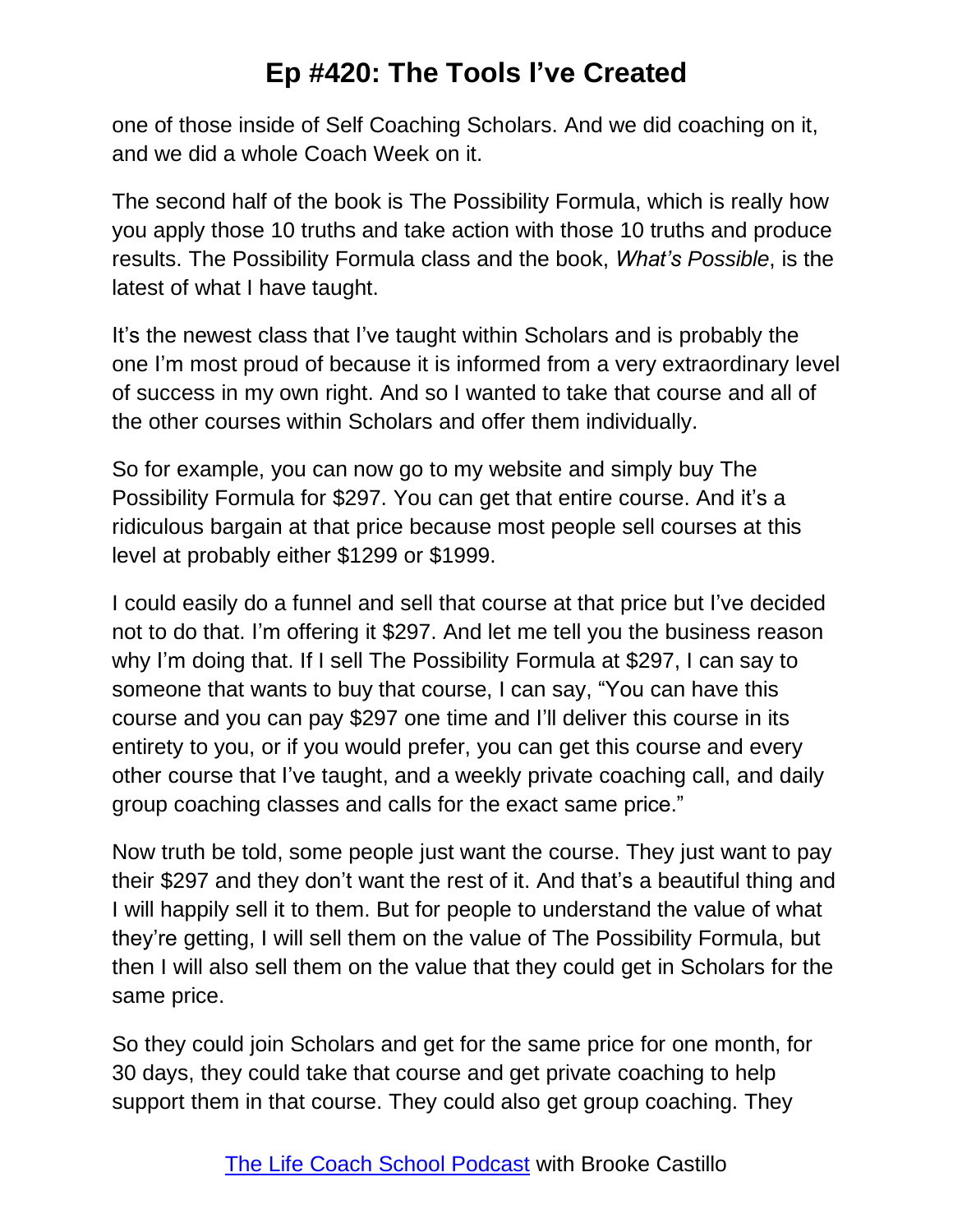could also ask a coach. They could witness other people being coached if they don't feel comfortable being coached in a group. There's just so many other options.

So what I did is, I went in there and I took all of these courses and I took them out and separated them out individually into their respective single courses. Right now, they're all within Scholars and they're all within the Study Vault.

So all of you who are in Scholars already have access to all these beautiful courses. But I'm also now offering them individually for people who may not know about me and people who may not understand Scholars, and may feel like it's a lot when they don't understand it. They just want the one course.

And the other thing that I did, and this is really important to understand from a business perspective is when someone buys The Possibility Formula and they go in and they start to learn from the course and they start understanding what I'm teaching in there, they may want more.

And so within that course, they also have the ability to upgrade to Self Coaching Scholars for no additional money. They've already paid the \$297. So they can simply click a button and they will be upgraded into the monthly membership, having paid their first month's dues.

As I was going through this, I wanted to share with you all, first of all, I wanted to announce that you can now buy the courses individually. I wanted to share with you my business philosophy, my marketing approach to this because for those of you who are in business, I think this is something that you could consider doing in your own business.

This is giving people kind of a taste of what's inside. So the courses that I'm now offering individually on my site are The Possibility Formula, which I just explained to you what that is. The next one is How to Entrepreneur. And this is a course I taught live in Scholars that teaches someone who's interested in becoming an entrepreneur how to become an entrepreneur.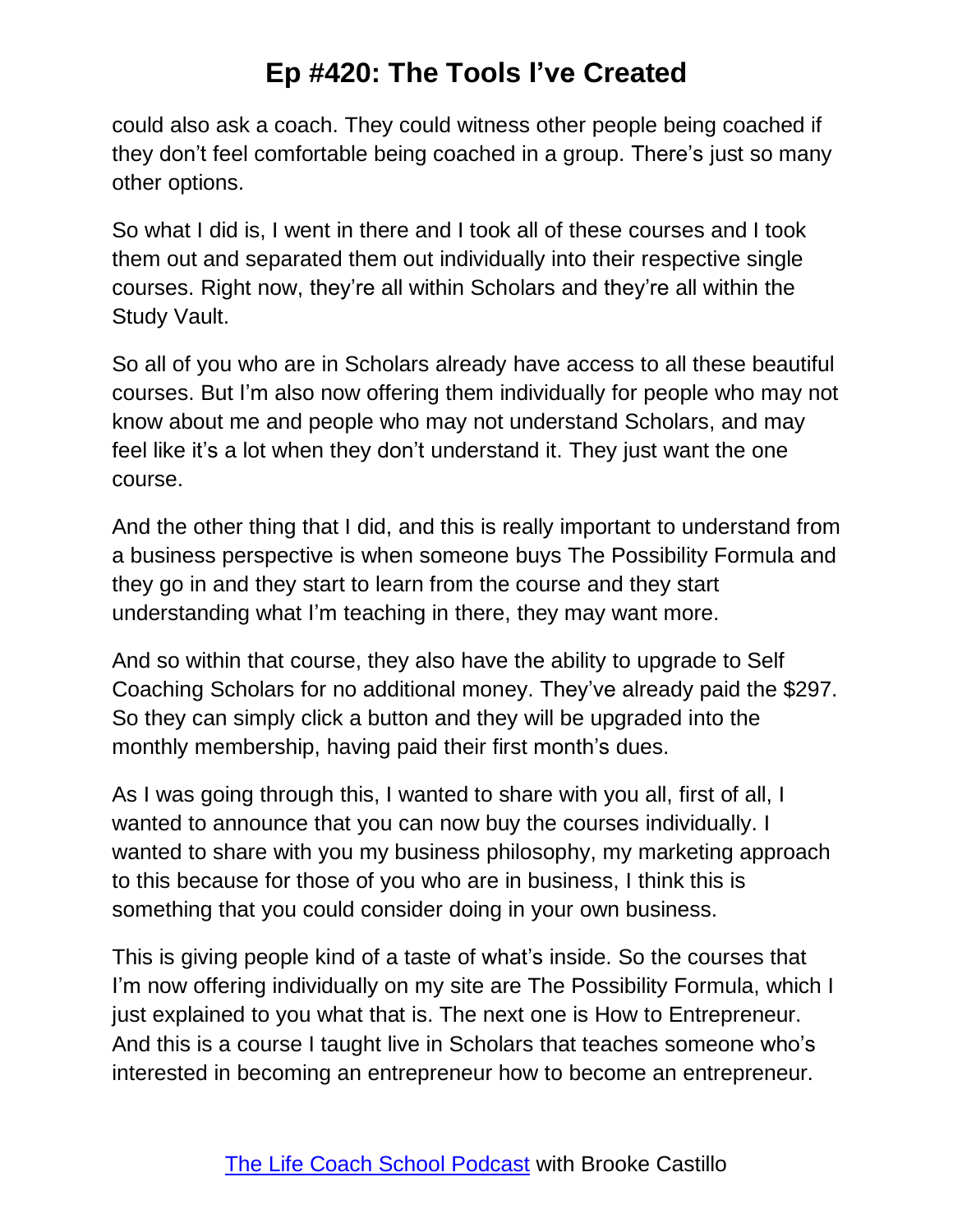And this is a series of videos of me teaching all of my ideas, telling my stories, explaining my tactics on some very basic things that you need to know in order to become an entrepreneur. Now, I can see clearly that if somebody is not necessarily looking for coaching, they're not necessarily looking for how to be a coach or learn about coaching or know more about it, this could be a perfect individual course for them to take.

I'm also hoping that maybe when they start taking the course and they see me teaching live, that they'll want to learn more from me, that they'll want to try out coaching. They'll want to ask questions; they'll want to get feedback. And they'll be able to do that for the same price by just simply upgrading to the membership.

The next course that I offer in there is Entrepreneurial Management. And this is a course that I created with my colleague, Kris Plachy. We actually got together and she has been my coach, my management coach, my CEO coach for many years, and also one of my best friends.

And everything that we developed together as I was building my business we decided to put into a course. And this course is actually so extraordinary for - I've had so many of my colleagues and friends join Scholars just to access this course.

Because within it, I teach my whole hiring philosophy. How to write a job description, how to manage people, how to write what I call filters for communication within your organization, how to set up your values and standards, how to have a vision, how to communicate better.

It's all broken down into modules. Kris and I actually went to Napa and stayed at this beautiful winery and videoed all of the modules for this course. And we talk about the things that come up for people as they're building businesses and as they're trying to manage people within their entrepreneurial companies.

And this course, in and of itself, we could easily sell for \$2000. We're going to sell it for the \$297 and give the full access to that course, and also offer the upgrade if someone wants additional coaching or help with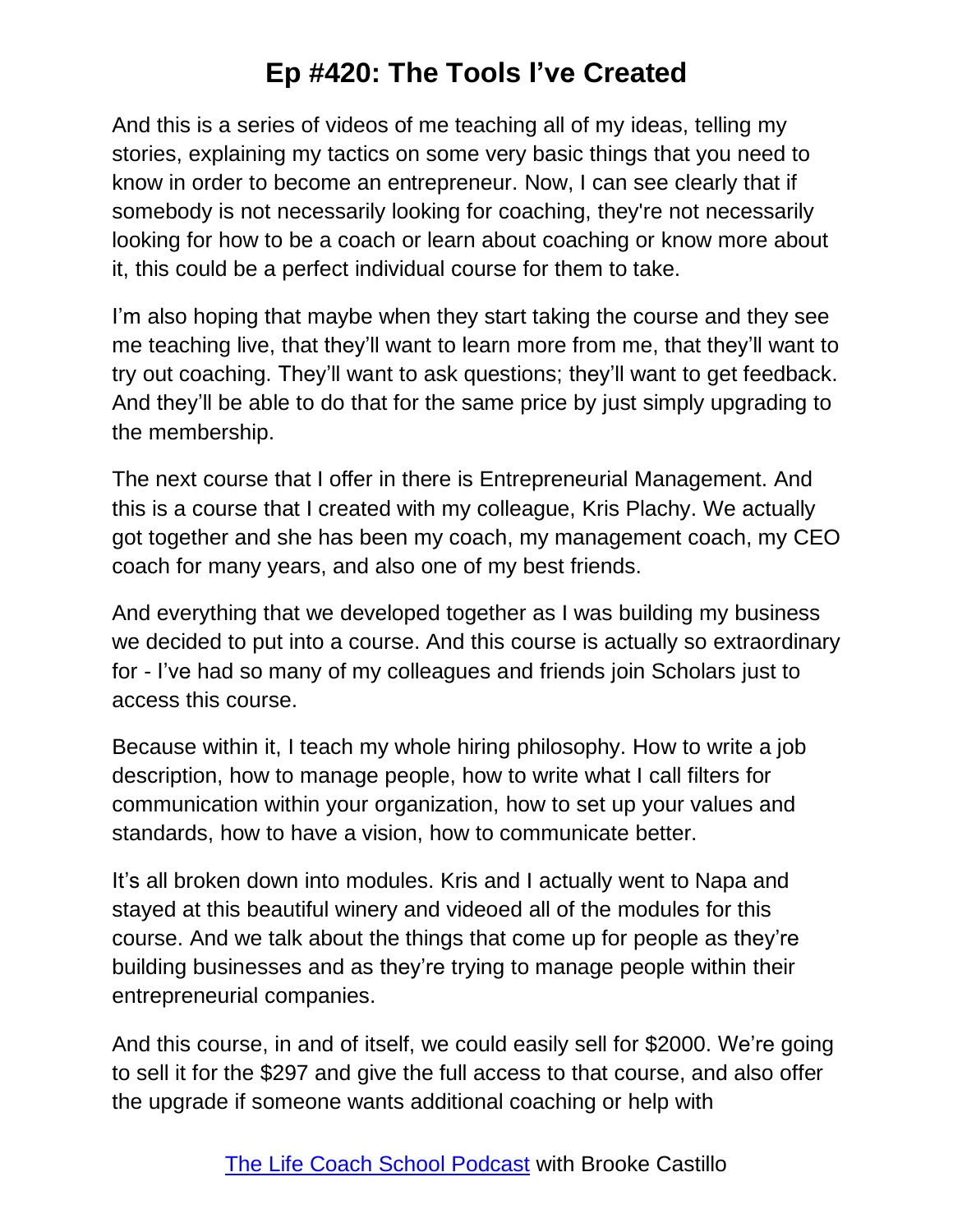Entrepreneurial Management. They'll be able to upgrade to the membership.

One of the things that could easily happen is somebody could buy the course, How to Entrepreneur, then upgrade to Scholars and then get Entrepreneurial Management and be able to have both of those courses for the exact same price, plus the support if they want it.

The other course that goes along beautifully with that is Entrepreneurial Bookkeeping. This is a course that I created when my business was smaller. I created this with my bookkeeper. He had a process for managing my money that really helped me grow my money faster than I could have without him.

And I asked him if he would help me create this course so we could help new entrepreneurs know how to set up their bookkeeping systems, and the philosophy that we encourage them to have when they're approaching their businesses brand new.

Again, this is a full solid course we could charge \$2000 for. It's full of modules, it took us weeks to create. That would also be an additional course that they could take for \$297 or they could upgrade and get How to Entrepreneur, Entrepreneurial Management, and Entrepreneurial Bookkeeping, all for \$297, including coaching.

The next course that I pulled out to sell individually is How to Feel Better. This was a course - it's actually really interesting, this is actually a threeday workshop that I taught about all of the tools that are kind of the foundation of The Life Coach School.

I spent a lot of time teaching the Model and the supporting tools of the Model in this course. And what I love about this course is that it was taught to a small group. I think there's maybe 15 people in the entire course. And I teach all of the concepts over the three days, but then I also coach on them and answer questions.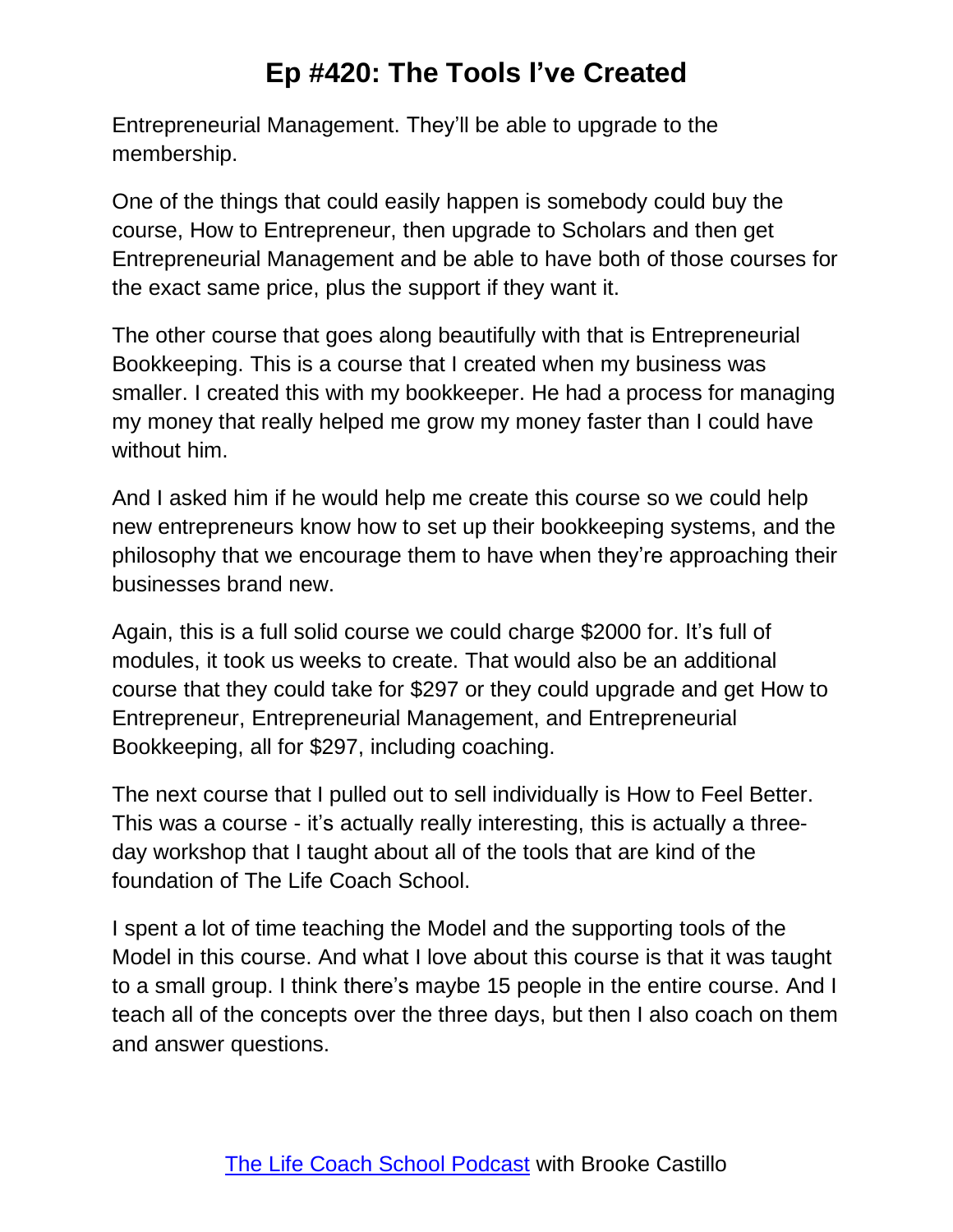So this I think is kind of the closest anyone could get to a full, broadspectrum education around my main tools. My tools on relationships, my tools on mind management, my tool on the Model of course, tools on the manual and unconditional love. All of the main tenants of what we make sure our coaches understand and we also want to make sure our students understand as they're navigating into the world.

We had so much fun in this class live and the feedback that I've gotten from this course is that people really love to watch it because we're having such a good time, there's lots of laughter, there's lots of joking, and they're able to learn all the tools.

One of the things that's great about this course is that within this course are all the worksheets for all of the tools that I teach. It's a very thorough course. It's one of the first courses that I ever taught, that I did charge \$2000 for.

We sold it, obviously, as an in-person, and then afterwards, we sold it as an online course that was very successful. It's one of our foundational courses. This is a course that I would send someone to that maybe was a podcast listener that wanted to take their work deeper, but wasn't sure that they wanted to join a membership. I might tell them to buy How to Feel Better.

Again, my hope would be that they would get into that course and decide, wait, for the same amount of money, I can take this course and I can get coaching, and I can watch people get coached, and I can get help. A lot of you I know just want the one-on-one coaching. You don't necessarily want to attend the group coaching.

And what's beautiful about buying this course for \$297 and then upgrading maybe to the membership is that you could just take this course and get weekly coaching on what you're learning in that course.

The next course that I pulled out was Monday Hour One. And I think most of you know that Monday Hour One is my calendaring course. It's my course on how to get everything done. It's my course on how to manage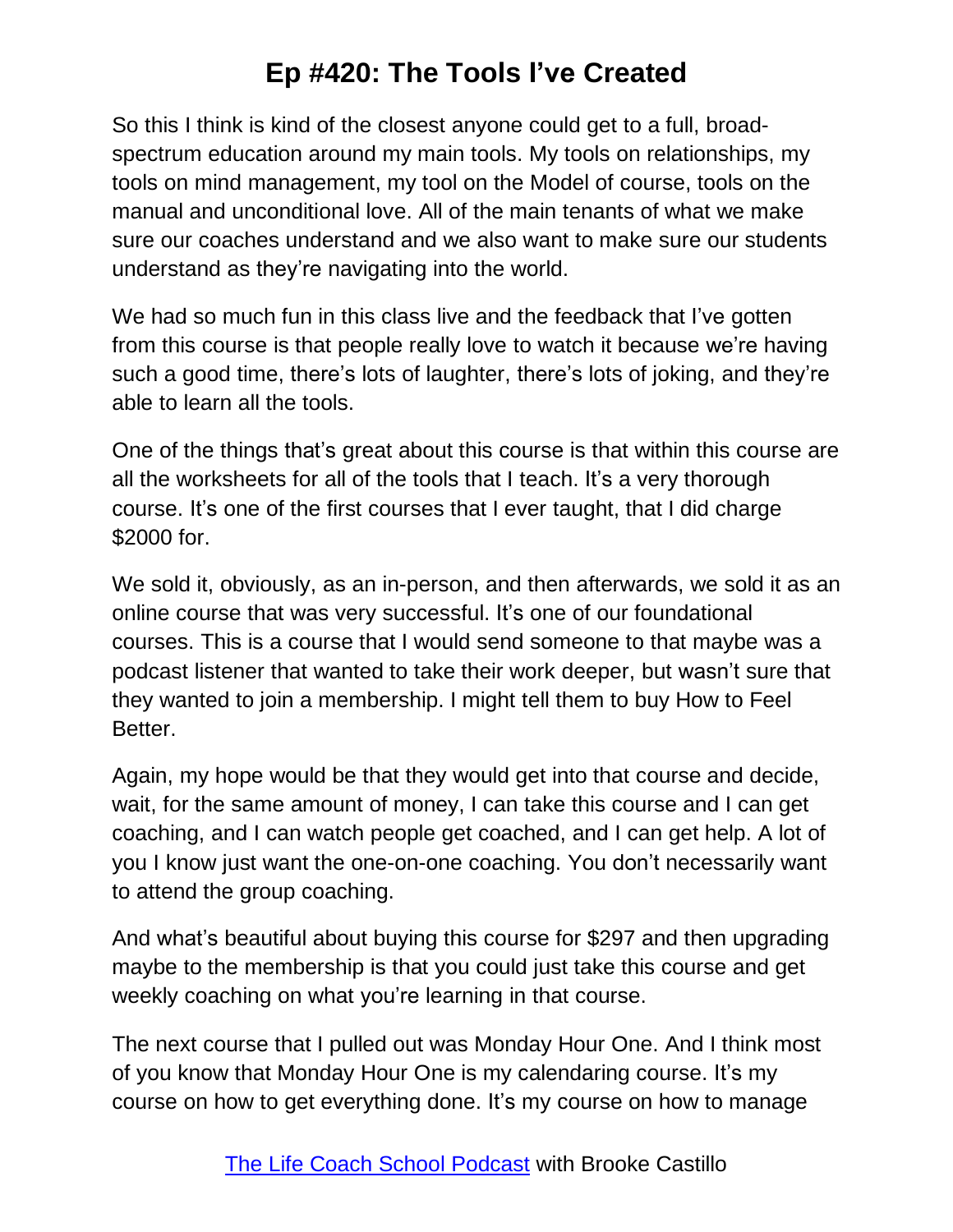your time and your priorities. It is my secret to how I get so much done in such a short amount of time, working so few hours.

I work less hours than most people I know and I get more done than more people I know. And Monday Hour One really references the first hour of your week and what should be done during that hour, and how you actually set yourself up for success the rest of the week through your calendaring system and your time management system, and how to actually utilize the mind techniques that I teach and the mental stamina and resilience and determination that I teach to use your brain to actually get all your work done and produce results.

There are so many amazing gems in that course. I taught that course with Tyson and Lauren who were at the time employees working for me. And we utilize Monday Hour One in our business and we decided that we wanted to create a course so we could give it to our new employees so they can understand how we run things around here.

And we have since sold hundreds of these courses to our students. This is also already in Self Coaching Scholars for those of you who are in there. But for those of you who just wanted to have Monday Hour One, we're now selling it for \$297 on the website, and again, with the hopes that you'll want to upgrade for the same amount and get one-on-one coaching or group coaching or more support with that.

The next course that I pulled out was one of the most successful campaigns that we have ever done in the history of The Life Coach School, and it's called The Urge Jar. And it's kind of an interesting story. I went to my team and I said, "I had this idea on a walk today," and it was interesting because I was in a situation where I'd gained a little bit of weight and I wanted to lose some.

So I was going to utilize this idea that came to me about having an urge jar. And I wanted to create a jar that I could use in order to count my urges. And those of you who know my weight loss program, we talk a lot about the urge to overeat and how to manage that urge. And when you can learn to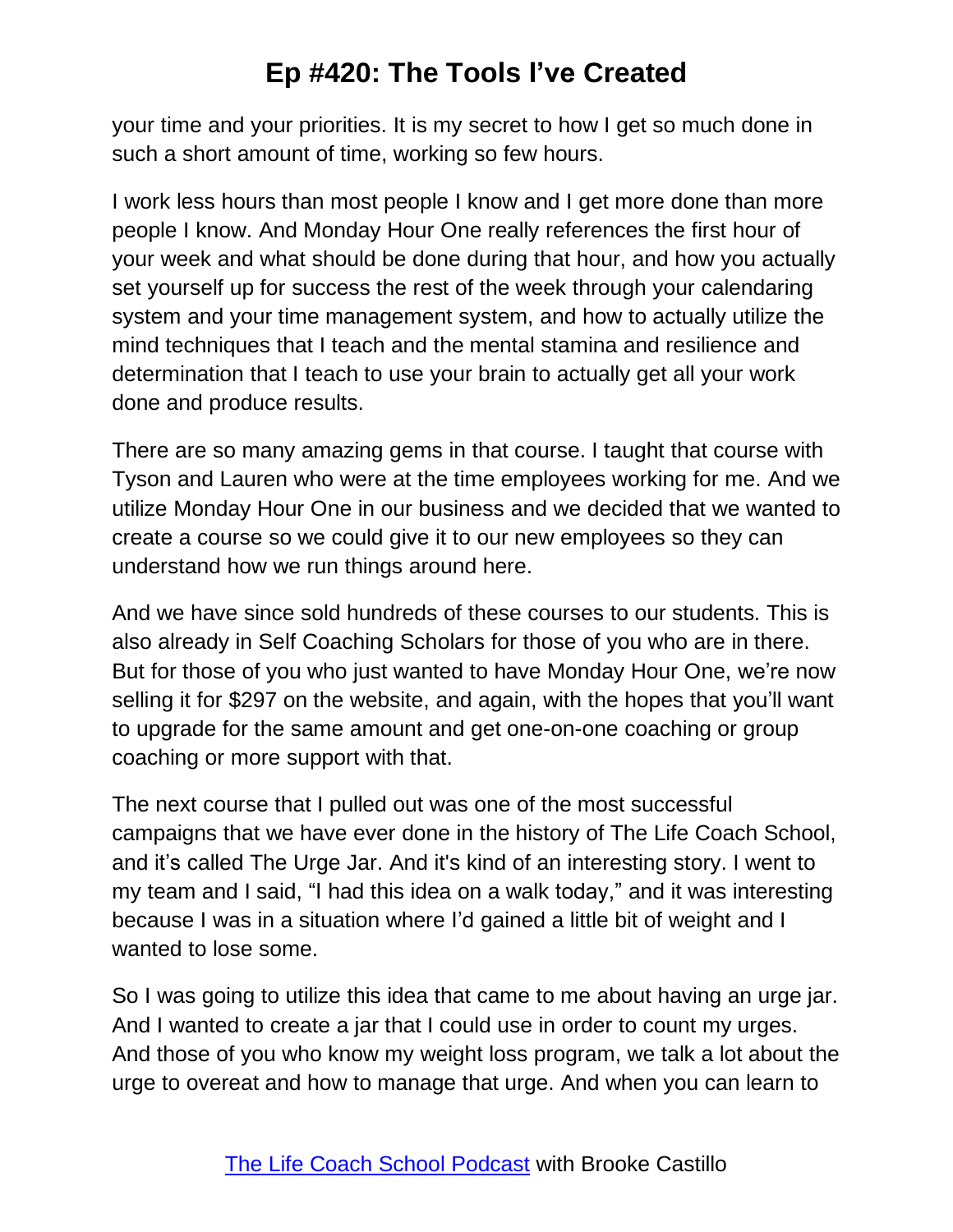manage your urges and you can learn to overcome your primitive brain with your prefrontal cortex, you can literally change your life in every area where you may be buffering.

And I wasn't sure if this course could stand alone without the overeating courses that I teach. And so I went and listened to the webinars that I taught to sell this course, and then I also listened to the course. And I know this sounds crazy, but I was blown away with how well we had done this course and how thorough it was, and how well we taught it, and how effective it was.

We still have students telling us about their urge jars and how effective it was for them to lose weight. At the time, we were actually sending urge jars out. This was before COVID. We were sending urge jars out, which was basically just a clear jar with our logo on it, with these beautiful glass marble beads that we were using to count and manage urges.

So we don't send those out anymore, but we really recommend that you go and buy a beautiful jar at maybe Michael's or Target and get some beads to be able to do this process. If you're wanting to lose weight, or stop biting your nails, or stop watching too much social media, and you have a lot of urges, this is one of the best programs I have ever created for that.

Again, we're selling it on the site for \$297, which is insane. And you can upgrade to the membership for the same price and get all the support that you need.

The next course that I just referenced was Stop Overeating. And this course is the one that comes with the full workbook. This is a workshop that I taught live and it was one where we had some of the most extraordinary success stories.

It's all of my overeating tools, all the neurochemistry, all the mental work, all the urge work that we need to do, presented with nutritional ideas and the sugar and flour issues, and all the hormonal issues. All of the things that I knew I cumulated into one class, into one workbook, and taught over a few days.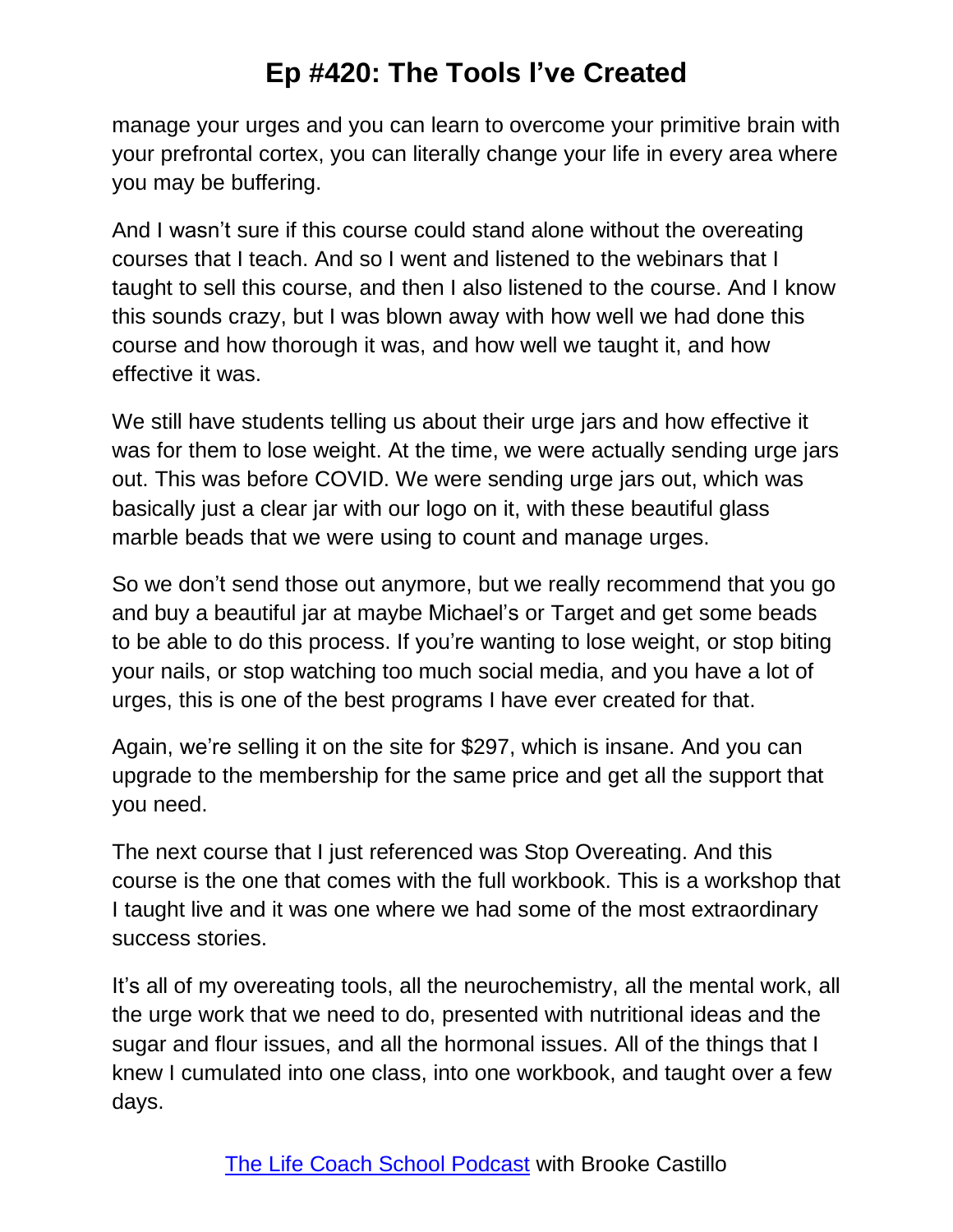We recorded the whole thing and made it into a course. Of all my foundational courses, this one is the basics of everything you need to know in order to lose weight and not just the physical side of things, but also the mental side of things.

One of the things that's beautiful about being in Self Coaching Scholars is you get Stop Overeating, and you get The Urge Jar, and you also can get Stop Overeating Masterclass, which I'll talk about in a minute. Those three courses have changed more people's weight than anything I've ever done.

And one of the things that people have said to me is that when they go in to Scholars, they just start with Stop Overeating, then they go to The Urge Jar, then they go to Stop Overeating Masterclass. And one of the things there is some overlap with those courses, but one of the things that they've said is just getting it into their brain.

Hearing other people be coached on it, being able to get coached on it, being able to utilize the tools that I teach in those courses, and hearing them over and over in their head, downloading them and playing them on Audible while they're taking walks has made all the difference in their ability to lose weight.

I also pulled out the course Stop Overdrinking, which is kind of the sister course to Stop Overeating. What's amazing about the Stop Overdrinking class is I created it at the same time I was teaching Stop Overeating Masterclass.

So I want to talk about both these courses at once because it's important. When I decided to do a high-level, expensive, high-touch stop overeating class, I decided to sell it for \$12,000. And I wanted to make a class that was unsurpassed in quality and in coaching and in community connection.

So I wanted to create a group small enough, so I did groups of 10 - small enough so I could work with my students individually throughout the week and give them coaching and feedback and look at their food journals. While I was teaching that class, and that was a very successful class, we had a lot of people join that class.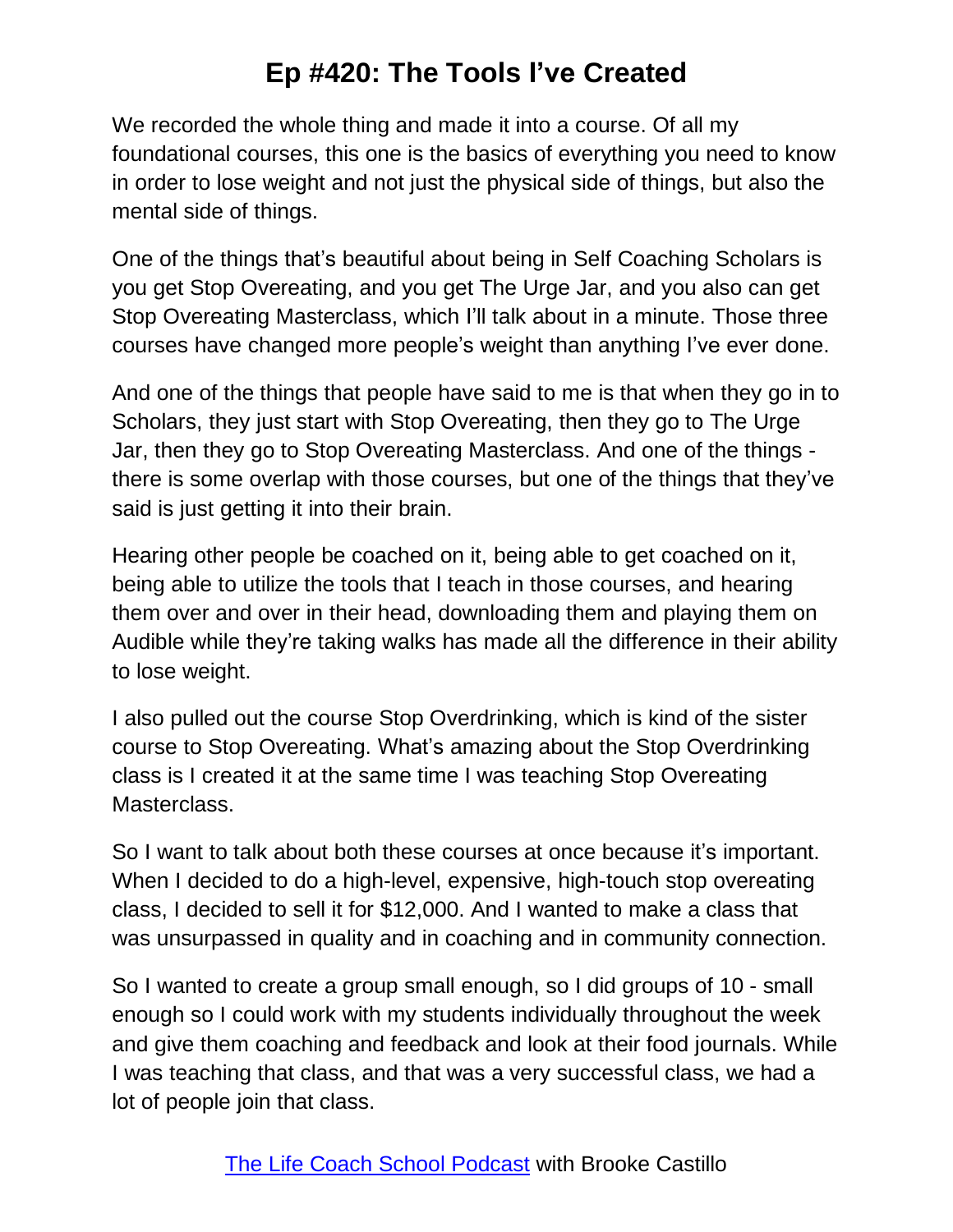And because it was a high-ticket class, the people in that class were very committed and very focused and insanely motivated. Katrina Ubell, who many of you know as our very exceptional doctor who is now turned life coach, now teaching doctors how to lose weight, she was one of the students that joined that Stop Overeating Masterclass and she lost her weight during that class.

But the interesting thing about that, when I was teaching that class, I wanted to stop drinking Chardonnay. I was overdrinking wine at night and I wanted to stop doing it. So what I did was while I was teaching Stop Overeating Masterclass, I created Stop Overdrinking.

I used many of the same tools to manage my urges and to manage my mind and to create a plan and a drink plan, but I applied it all to drinking. I taught that class, Stop Overdrinking, as a separate membership. And one of the cool things about that class is I did calls once a week where people could call in anonymously and ask me any question that they had about their drinking.

And we put all of those calls within this class as well. That class comes with a book and a workbook as well. The other classes that I taught in there, there's two more that I pulled out of Scholars. One is called Money Beliefs and Goals, and the other one is called Money.

And again, both of those classes are sold individually for \$297. You can go to the site. One of the most obvious questions that I get all the time is how do you make so much money? How can I make as much money as you? Why do I have so many hangups about money? How can I overcome my money beliefs? How can I believe in my goals? How can I believe in my money goals? How can I undo all of my money programming?

And these courses, Money Beliefs and Goals, really talks mostly about your goals in terms of belief systems and what you want to create and how to help yourself believe that that is possible for you. And I teach you the process on how to do that so you can be more aligned with your goals and take action to get to those goals.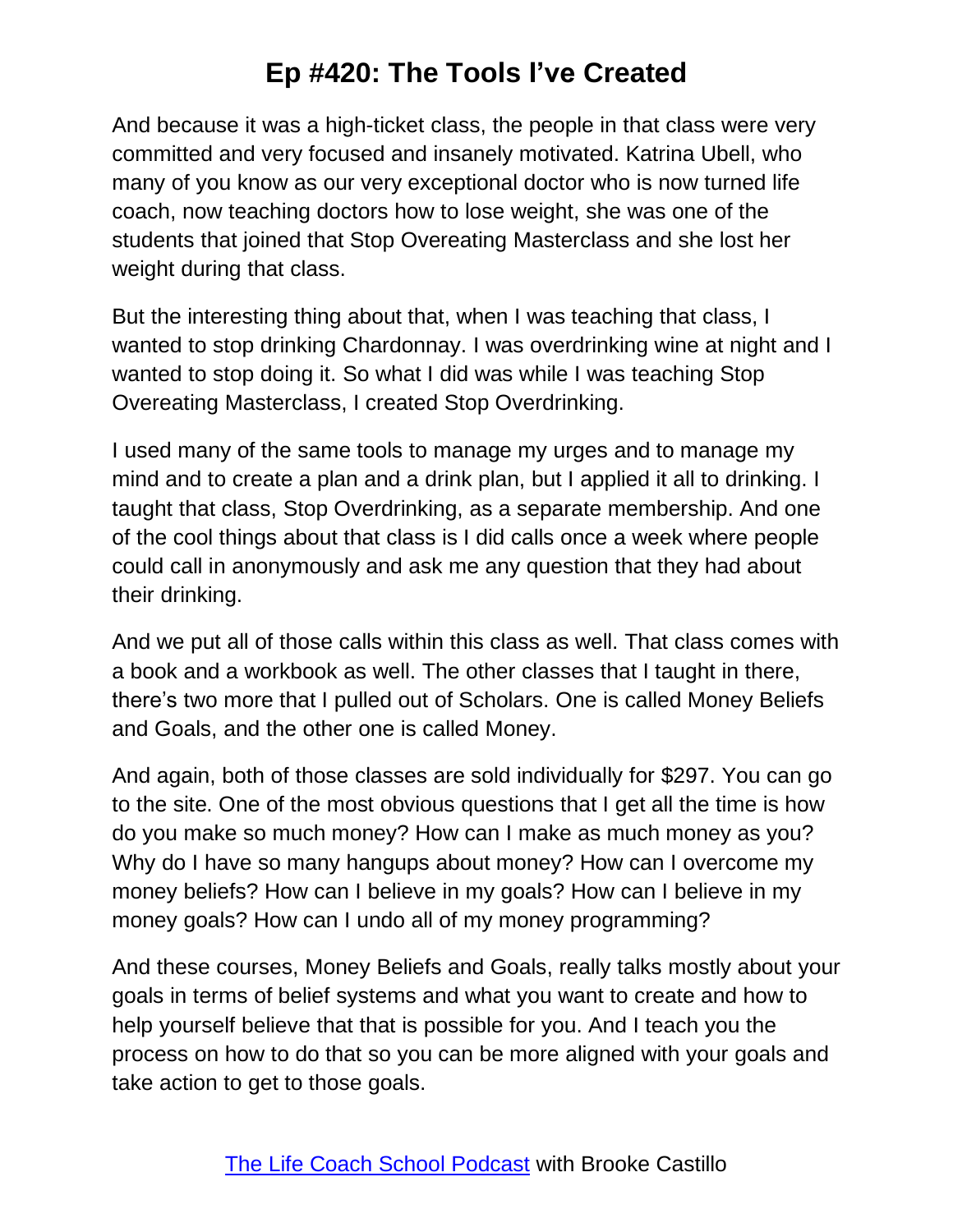And then the other course on money really helps unwind what's already going on in your brain on money, and how you may not even be conscious of that. And again, what's so amazing about this is you can come buy my class on money, and if you love it, then you can upgrade to the membership and get Money Beliefs and Goals for the exact same price. No additional money.

And hopefully, my ultimate hope, is that you won't cancel your membership after a month and that you'll stay on board and want to take the other courses and want to keep growing with me and want to keep coaching with me and want to keep developing yourself.

It's my belief that once someone takes one of my courses, they will understand how unique I am in the way that I teach. They'll understand how the way I approach life, the way I approach coaching, the way I approach growth is very different than anyone out there right now teaching that isn't one of my students.

So I wanted to create, reinvent the marketing for Self Coaching Scholars to give everyone an opportunity to have a taste of some of these courses. And the last thing we decided to do as a team was to start offering individual private coaching.

So you are able to come to the site now and enroll and get a private coaching session. You can get one private coaching session if you want to try it out. It's just between you and the coach and you can see what you like. And my hope is that if you love it, that you will then sign up for Self Coaching Scholars and get more coaching sessions for the same price.

I am overwhelmed with what I've created in my business, with the amount of content that I've been able to display for all of you, to teach to all of you, that all incorporates my belief system when it comes to the Model and the usefulness of the Model in our lives for solving problems and creating amazing solutions.

So I am absolutely thrilled to offer you now all of these courses individually. If you are fascinated or interested in how I'm doing this reinvention